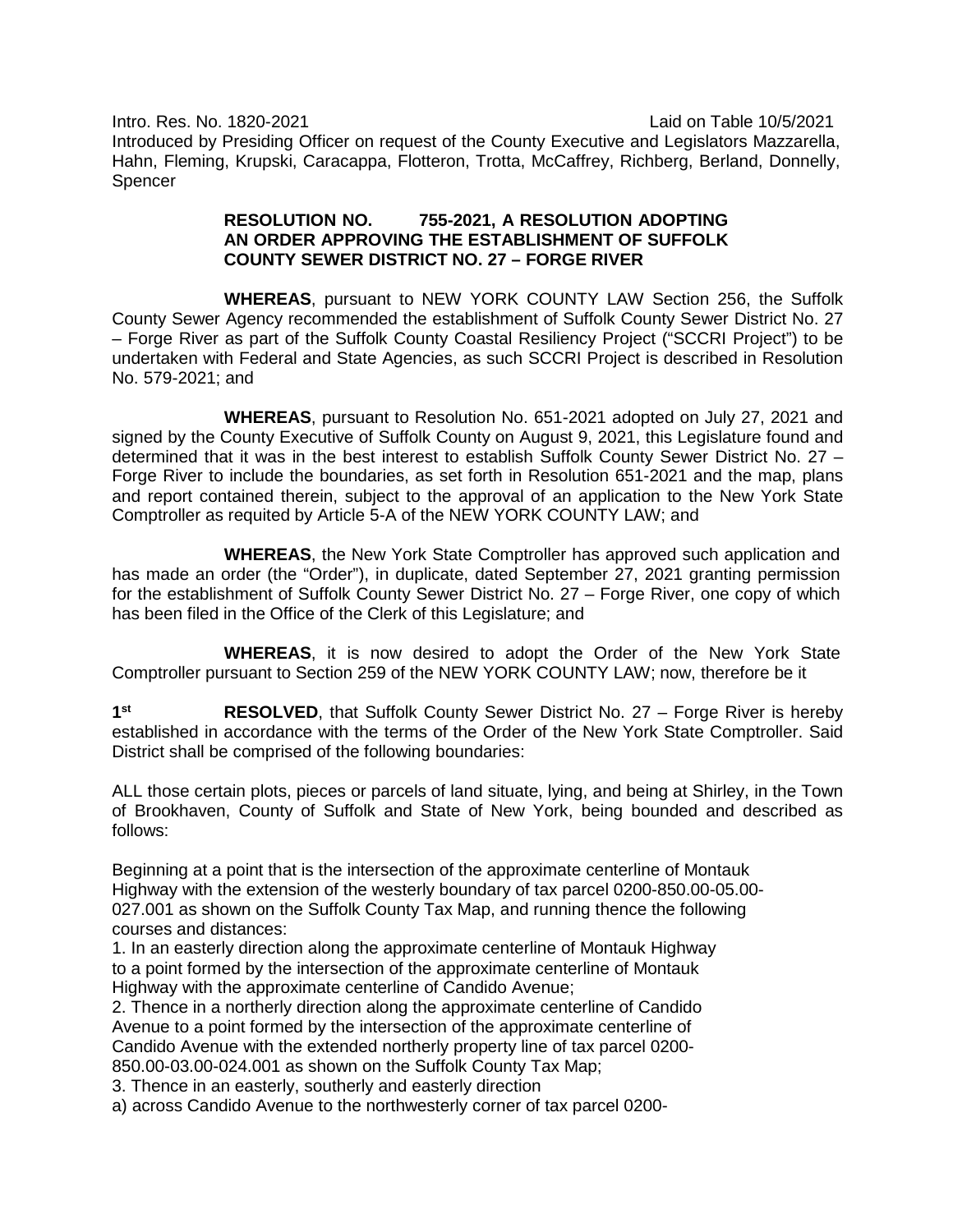850.00-03.00-024.001;

b) along the northerly, easterly and northerly boundaries of tax parcel 0200-850.00-03.00-024.001 to the westerly line of Auborn Avenue; c) across Auborn Avenue to the northwesterly corner of tax parcel 0200- 850.00-04.00-006.000;

d) along the northerly and easterly boundary of tax parcel 0200-850.00- 04.00-006.000 to the northwesterly corner of tax parcel 0200-850.00- 04.00-013.000;

e) along the northerly boundaries of tax parcels 0200-850.00-04.00- 013.000 and 0200-850.00-04.00-012.000 to the westerly line of Revilo Avenue;

f) across Revilo Avenue to the northwesterly corner of tax parcel 0200- 850.00-04.00-019.000;

g) easterly across the northerly boundary of tax parcel 0200-850.00- 04.00-019.000 to the westerly line of Camp Upton Road;

h) easterly across Camp Upton Road to the northwesterly corner of tax parcel 0200-851.00-02.00-002.002;

i) Easterly across the northerly lines of tax parcels 0200-851.00-02.00- 002.002 and 200-851.00-02.00-002.004 to a point formed by the northeasterly corner of tax parcel 0200-851.00-02.00-002.004 and the westerly boundary of William Floyd Parkway;

4. Thence in a southeasterly direction across William Floyd Parkway to the northwesterly corner of tax parcel 0200-851.00-02.00-025.003 and running along the northerly, westerly, northerly and easterly boundaries of said tax parcel 0200-851.00-02.00-025.003 to the point formed by the southeasterly corner of said tax parcel and the westerly boundary of Grand Avenue;

5. Thence in an easterly direction across Grand Avenue and running along the northerly boundaries of tax parcels:

a) 0200-851.00-03.00-027.000;

b) 0200-851.00-03.00-032.001;

c) 0200-851.00-03.00-033.000 to the westerly side of tax parcel 0200- 851.00-03.00-050.002;

6. Thence along the westerly, northerly, westerly, northerly and easterly lines of tax parcel 0200-851.00-03.00-050.002 to the northwesterly corner of tax parcel 0200-851.00-03.00-056.000;

7. Thence in an easterly direction

a) along the northerly line of tax parcel 0200-851.00-03.00-056.000 to the westerly line of Park Avenue;

b) across Park Avenue to the northwesterly corner of tax parcel 0200- 852.00-01.00-002.000;

c) across the northerly line of tax parcel 0200-852.00-01.00-002.000 to the westerly line of tax parcel 0200-852.00-01.00-003.000;

d) along the westerly, northerly and easterly lines of tax parcel 0200- 852.00-01.00-003.000 to the northwesterly corner of tax parcel 0200- 852.00-01.00-005.000;

e) along the northerly line of tax parcel 0200-852.00-01.00-005.000 to the westerly line of George Drive;

f) across George Drive to the northwesterly corner of tax parcel 0200- 852.00-01.00-008.000;

g) along the northerly and easterly lines of tax parcel 0200-852.00-01.00- 008.000 to the northwesterly corner of tax parcel 0200-852.00-01.00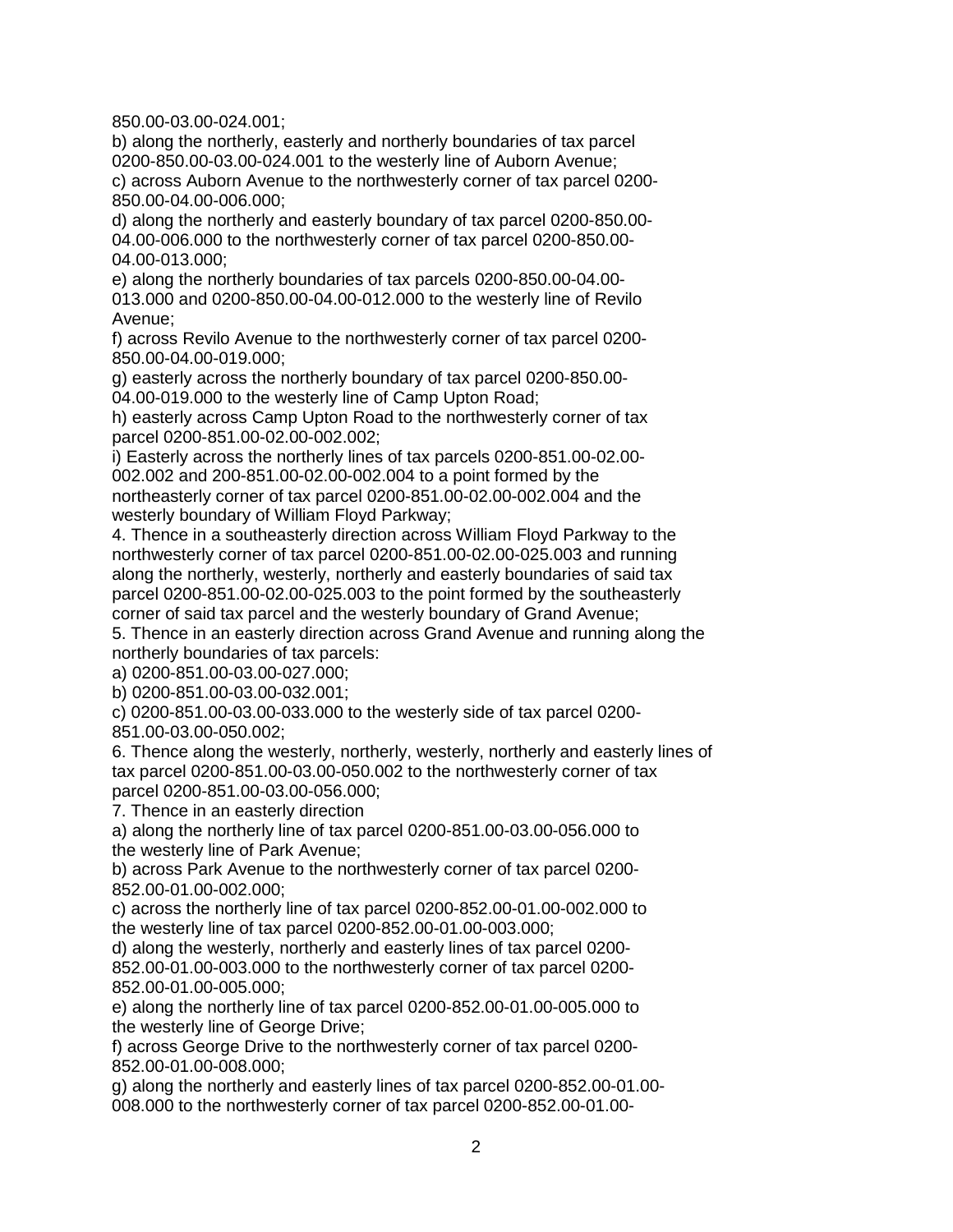009.000;

h) along the northerly line of tax parcel 0200-852.00-01.00-009.000 to the westerly line of Paul Drive;

i) across Paul Drive to the northwesterly corner of tax parcel 0200- 852.00-01.00-015.000;

j) along the northerly line of tax parcel 0200-852.00-01.00-015.000 to the westerly line of tax parcel 0200-8520.00-01.00-016.000;

k) along the westerly and northerly lines of tax parcel 0200-852.00- 01.00-016.000 to the westerly line of Terry Drive;

l) across Terry Drive to the northwesterly corner of tax parcel 0200- 852.00-01.00-018.000;

m) along the northerly and easterly lines of tax parcel 0200-852.00-01.00- 0018.000 to the northwesterly corner of tax parcel 0200-852.00-01.00- 019.00;

n) along the northerly line of tax parcel 0200-852.00-01.00-019.00 to the westerly line of Bonny Drive;

o) across Bonny Drive to the northwesterly corner of tax parcel 0200- 852.00-01.00-020.00;

p) along the northerly lines of tax parcels 0200-852.00-01.00-0020.00 and 0200-852.00-01.00-021.00 to the westerly side of Dressel Drive;

q) across Dressel Drive to the northwesterly corner of tax parcel 0200- 823.00-05.00-025.000;

r) along the northerly lines of tax parcels 0200-823.00-05.00-025.000 and 0200-823.00-05.00-026.000 to the westerly line of Gorbes Drive; 8. thence in a southerly direction

a) to the centerline intersection of Gorbes Drive and Hoover Court;

b) thence easterly along the centerline of Hoover Court and along the centerline of Smith Street to the centerline intersection of Smith Street and Lambert Avenue;

c) northerly along the centerline of Lambert Avenue to its intersection with the extended northerly boundary of tax parcel 0200-823.00- 10.00-004.002;

9. Thence easterly

a) across Lambert Avenue to the northwest corner of said tax parcel 0200-823.00-10.00-004.002;

b) thence in an easterly direction along the northerly boundaries of tax parcels 0200-823.00-10.00-004.002 and 0200-823.00-10.00-004.003 to the westerly line of Oakland Avenue;

10. Thence in a southerly and easterly direction across Oakland Avenue to the northwest corner of tax parcel 0200-823.00-10.00-009.000;

a) along the northerly line of tax parcel 0200-823.00-10.00-009.000 to the westerly line of tax parcel 0200-823.00-10.00-020.000;

b) along the westerly and northerly lines of tax parcel 0200-823.00- 10.00-020.000 to the westerly line of 0200-823.00-10.00-021.001;

c) along the westerly, northerly and easterly lines of tax parcel 0200- 823.00-10.00-021.001 to the northwesterly corner of tax parcel 0200- 824.00-02.00-028.000;

d) along the northerly line of tax parcel 0200-824.00-02.00-028.000 to the westerly line of tax parcel 0200-824.00-02.00-025.000;

e) northerly along the westerly line of tax parcel 0200-824.00-02.00- 025.000 to the southerly line of First Place;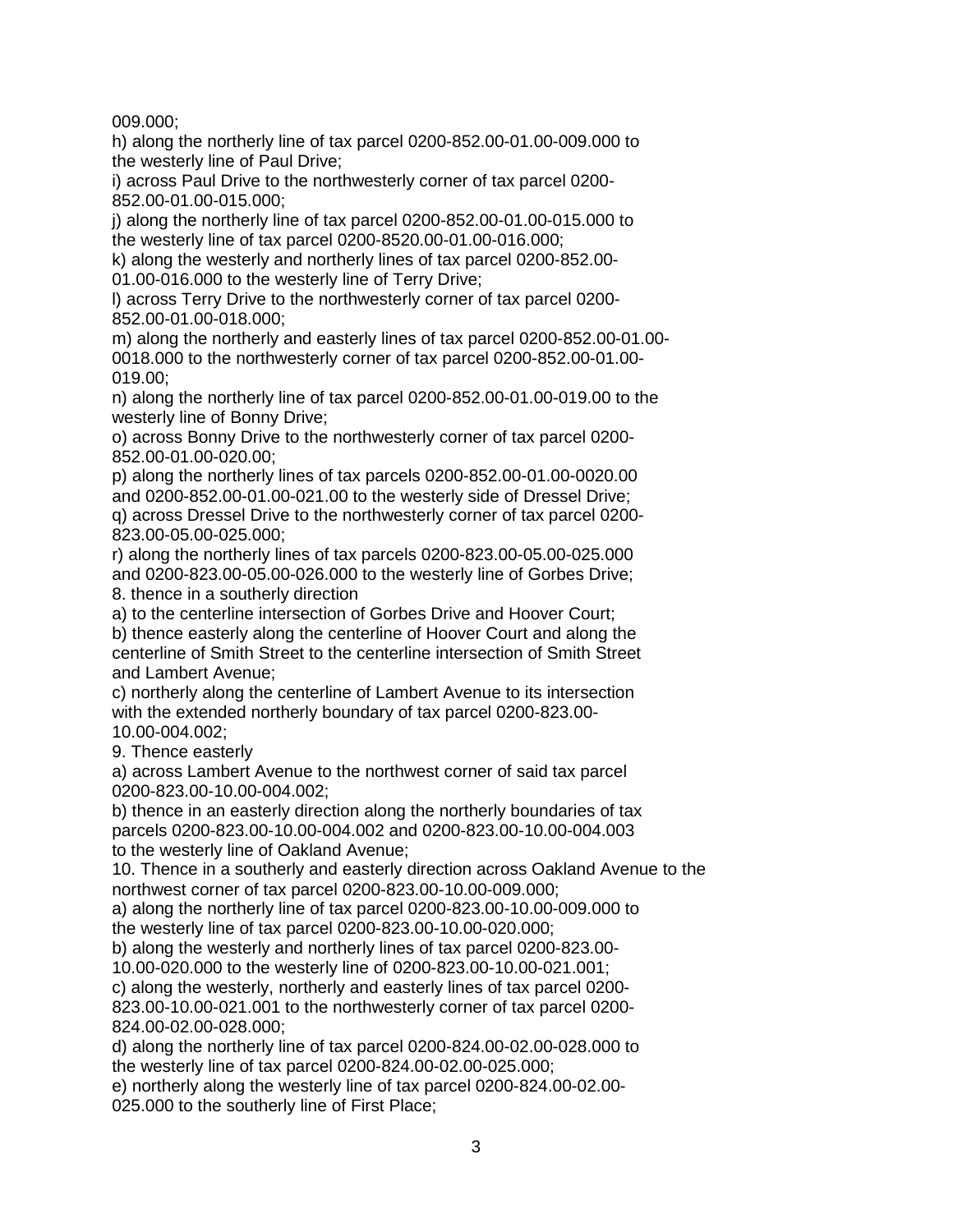f) continuing northerly along the extended westerly line of tax parcel 0200-824.00-02.00-025.000 to the centerline of First Place;

g) easterly along the centerline of First Place to the centerline intersection of First Place and Fulton Avenue;

h) southerly along the centerline of Fulton Avenue to the intersection of the centerline of Fulton Avenue with the extended northerly boundary of tax parcel 0200-824.00-03.00-018.000;

11. Thence in an easterly direction

a) across Fulton Avenue to the northwesterly boundary of tax parcel 0200-824.00-03.00-018.000;

b) along the northerly boundary of tax parcel 0200-824.00-03.00-018.000 to the westerly boundary of tax parcel 0200-824.00-03.00-019.000;

c) along the westerly and northerly boundaries of tax parcel 0200-824.00- 03.00-019.000 and the northerly boundary of tax parcel 0200-824.00-

03.00-020.000 to the westerly line of Midland Avenue;

12. Thence in a easterly direction

a) across Midland Avenue to the southwesterly corner of tax parcel 0200- 824.00-03.00-056.003;

b) along the southerly boundary of tax parcel 0200-824.00-03.00-056.003 to the northwesterly corner of tax parcel 0200-824.00-03.00-055.005;

c) along the northerly line of tax parcel 0200-824.00-03.00-055.005 to the westerly line of Vernon Avenue;

d) across Vernon Avenue to the northwesterly corner of tax parcel 0200- 824.00-04.00-027.001;

e) along the northerly line of tax parcel 0200-824.00-04.00-027.001 to the westerly line of Stuyvesant Avenue;

April 18, 2018 Page 4 of 14

f) across Stuyvesant Avenue to the northwesterly corner of tax parcel 0200-824.00-04.00-028.000;

g) easterly across the northerly boundary of tax parcel 0200-824.00- 04.00-028.000 to the westerly boundary of tax parcel 0200-824.00- 04.00-070.001;

h) along the westerly and northerly boundaries of tax parcel 0200-824.00- 04.00-070.001 to the westerly boundary of Broadway;

i) southeasterly across Broadway to the northwesterly corner of tax parcel 0200-824.00-05.00-014.000;

j) along the northerly line of tax parcel 0200-824.00-05.00-014.000 to

the southwesterly corner of parcel 0200-824.00-05.00-017.000;

13. Thence in a northerly direction running along the westerly lines of tax parcels:

a) 0200-824.00-05.00-017.000;

b) 0200-824.00-05.00-018.000;

c) 0200-824.00-05.00-019.000;

d) 0200-824.00-05.00-020.000;

e) 0200-824.00-05.00-021.002;

f) 0200-824.00-05.00-021.001;

g) 0200-824.00-05.00-022.000;

h) 0200-824.00-05.00-023.000;

i) 0200-824.00-05.00-024.000;

j) 0200-824.00-05.00-025.000 to the southerly line of State Street;

14. Thence in a northerly direction

a) across State Street to the southwesterly corner of tax parcel 0200-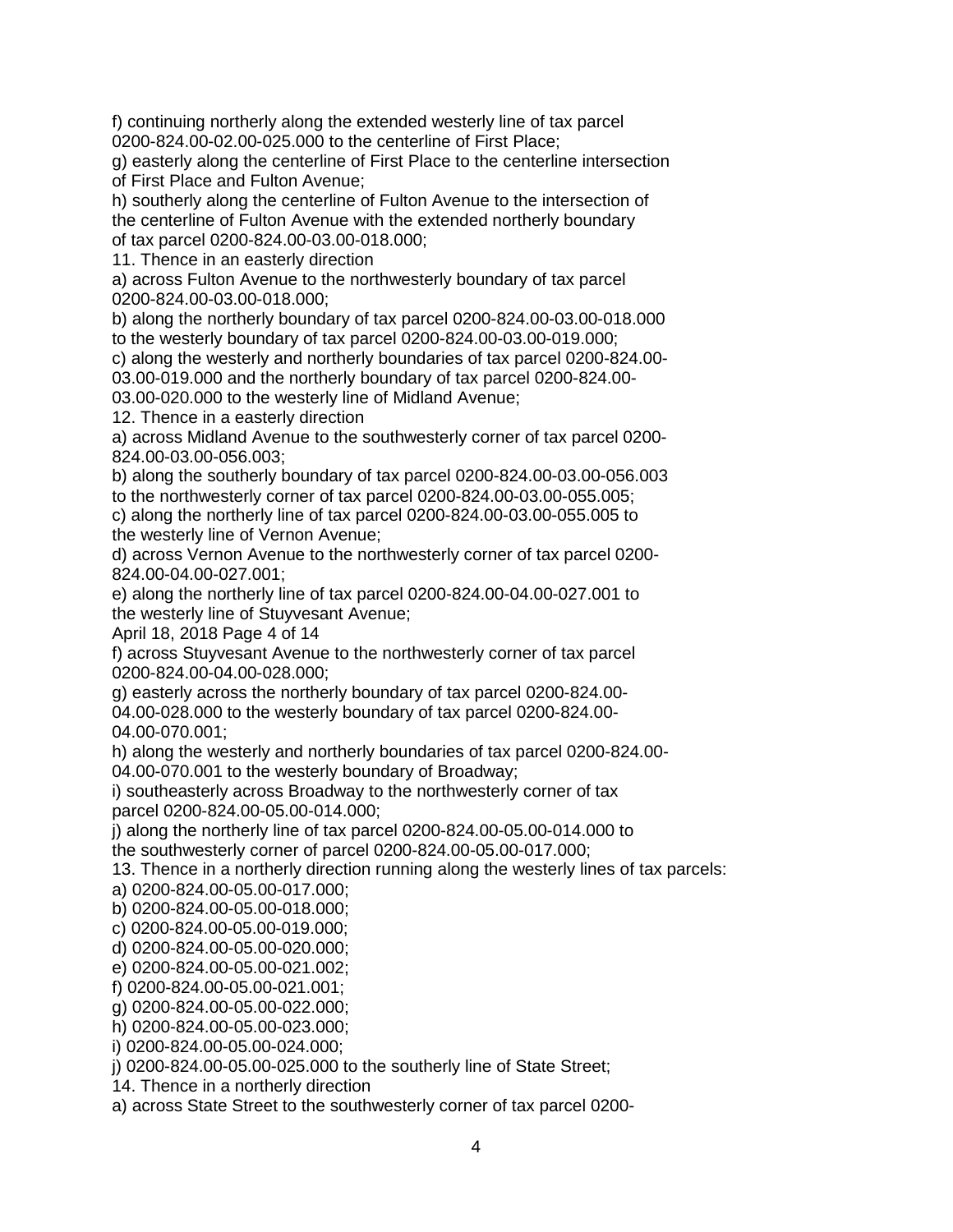824.00-05.00-026.000;

b) Continuing northerly along the westerly boundaries of tax parcels

c) 0200-824.00-05.00-026.000;

d) 0200-824.00-05.00-027.000;

e) 0200-824.00-05.00-028.000;

f) 0200-824.00-05.00-029.000;

g) 0200-824.00-05.00-031.000;

h) 0200-787.00-04.00-014.000;

i) 0200-787.00-04.00-036.000 to the southerly line of Holly Street;

15. Thence in a northerly direction

a) across Holly Street to the southwesterly corner of tax parcel 0200- 787.00-04.00-076.000;

b) along the westerly line of tax parcel 0200-787.00-04.00-076.000 to the southerly line of tax parcel 0200-787.00-04.00-075.001;

c) Along the southerly, westerly, northerly, and westerly lines of tax parcel 0200-787.00-04.00-075.001 to the southwest corner of tax parcel 0200-787.00-04.00-073.000;

d) continuing in a northerly direction along the westerly lines of tax parcels:

e) 0200-787.00-04.00-073.000;

f) 0200-787.00-04.00-072.000;

g) 0200-787.00-04.00-071.000;

h) 0200-787.00-04.00-070.000;

i) 0200-787.00-04.00-069.000 to the southerly line of McDonough Street;

16. Thence in a northerly direction

a) Across McDonough Street to the southwesterly corner of tax parcel

0200-787.00-03.00-007.002;

b) Along the westerly line of tax parcel 0200-787.00-03.00-007.001 to the southerly boundary of tax parcel 0200-787.00-03.00-008.001;

c) Along the southerly, westerly, northerly boundaries of tax parcel 0200-

787.00-03.00-008.001 to the westerly line of Washington Avenue;

17. Thence in an easterly direction

a) Across Washington Avenue to the northwesterly corner of tax parcel 0200-787.00-03.00- 070.007;

b) Along the northerly and easterly lines of tax parcel 0200-787.00-03.00-070.007 to the northwest corner of tax parcel 0200-787.00-05.00-022.000;

18. Thence in an easterly direction

a) along the northerly boundary of tax parcel 0200-787.00-05.00-022.000 to the westerly line of Dana Avenue;

b) Across Dana Avenue to the northwest corner of tax parcel 0200-787.00-05.00-025.001;

c) easterly along the northerly boundaries of tax parcels 0200-787.00-05.00-025.001 and 0200- 787.00-05.00-051.002 to the westerly line of Montgomery Avenue;

d) across Montgomery Avenue to the northwesterly corner of tax parcel 0200-787.00-06.00- 002.001;

e) easterly along the northerly boundaries of tax parcels 0200-787.00-06.00-002.001 and 0200- 787.00-06.00-028.001 to the westerly line of Franklin Avenue;

f) across Franklin Avenue to the northwesterly corner of tax parcel 0200-787.00-06.00-030.001;

g) easterly along the northerly boundary of tax parcel 0200-787.00-06.00-030.001 to the northeasterly corner of said tax parcel 0200-787.00-06.00-030.001;

19. Thence in a southerly direction along the easterly boundaries of the following tax parcels: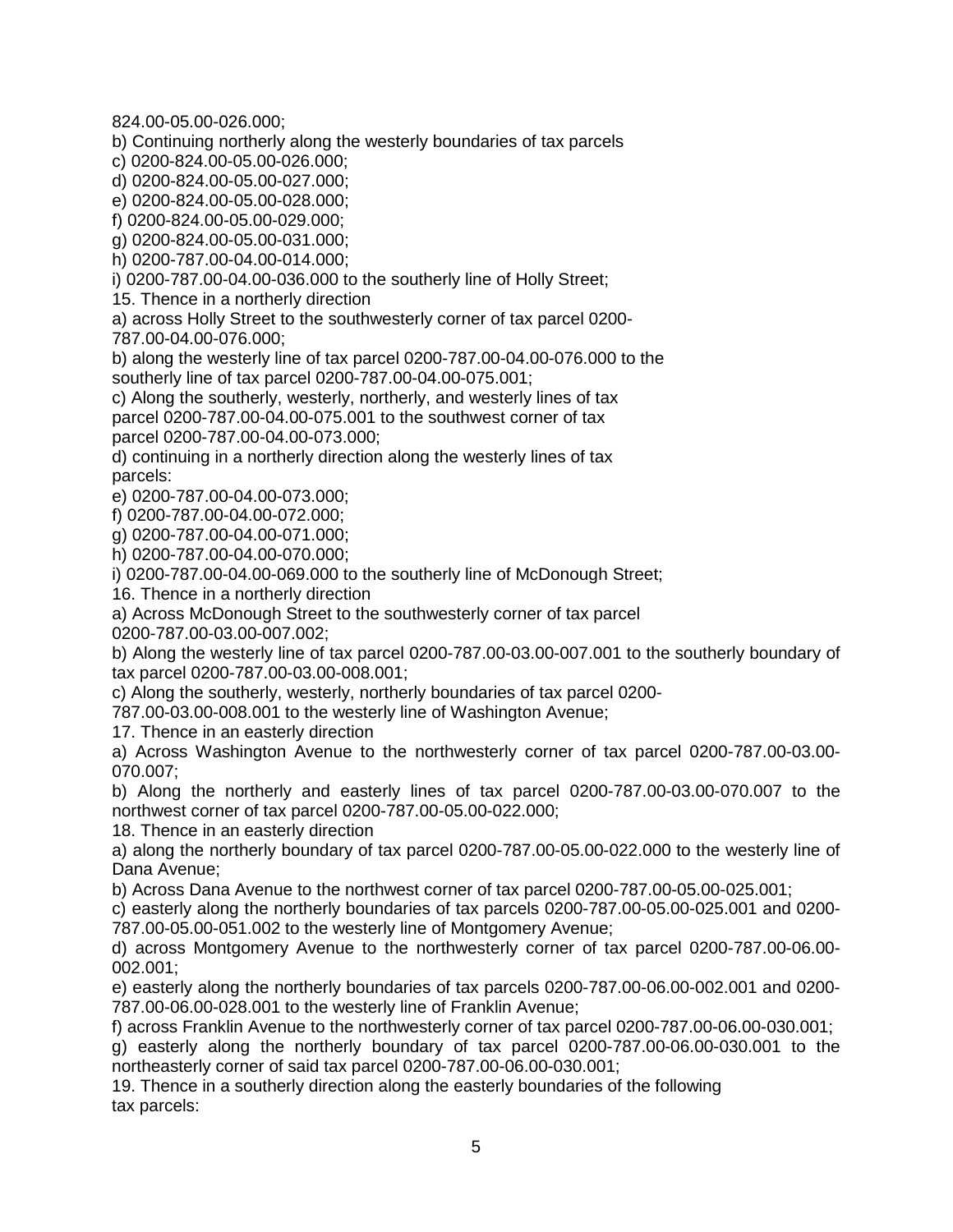a) 0200-787.00-06.00-030.002; b) 0200-787.00-06.00-031.000; c) 0200-787.00-06.00-032.000; d) 0200-787.00-06.00-033.000; e) 0200-787.00-06.00-034.000; f) 0200-787.00-06.00-035.000; g) 0200-787.00-06.00-036.000;

h) 0200-787.00-06.00-037.000;

i) 0200-787.00-06.00-038.001; j) 0200-787.00-06.00-038.002;

k) 0200-787.00-06.00-040.001;

l) 0200-787.00-06.00-041.002;

m) 0200-787.00-06.00-041.001;

n) 0200-787.00-06.00-042.002;

o) 0200-787.00-06.00-043.002;

p) 0200-787.00-06.00-048.001;

q) 0200-787.00-06.00-044.000; r) 0200-824.00-06.00-065.000;

s) 0200-824.00-06.00-066.000; t) 0200-824.00-06.00-068.001;

u) 0200-824.00-06.00-069.000;

v) 0200-824.00-06.00-070.000;

w) 0200-824.00-06.00-071.000;

x) 0200-824.00-06.00-072.000;

y) 0200-824.00-06.00-073.000 to the northeast corner of tax parcel 0200-824.00-06.00-074.000; 20. Thence in an easterly direction

a) across tax parcel 0200-787.00-07.00-021.000 to the northwest corner of tax parcel 0200- 824.00-07.00-008.000;

b) easterly along the northerly boundary of 0200-824.00-07.00-008.000

to the westerly line of Lafayette Avenue;

c) Across Lafayette Avenue to the northwesterly corner of tax parcel 0200-824.00-07.00- 024.000;

d) along the northerly line of tax parcel 0200-824.00-07.00-024.000 to the northeast corner of said parcel;

21. Thence in a southerly direction along the easterly boundaries of tax parcels:

a) 0200-824.00-07.00-024.000;

b) 0200-824.00-07.00-023.000;

c) 0200-824.00-07.00-022.000;

d) 0200-824.00-07.00-021.000;

e) 0200-824.00-07.00-020.000 to the northerly boundary of tax parcel 0200-824.00-07.00- 019.000;

f) Easterly along the northerly boundary of said tax parcels 0200-824.00-07.00-019.000 and 0200-824.00-07.00-044.000 to the westerly line of Rutland Road;

g) Across Rutland Road to the northwest corner of tax parcel 0200-824.00-07.00-044.000;

22. Thence in an easterly direction

a) across Rutland Road to the northeast corner of tax parcel 0200-824.00-07.00-044.000;

b) along the northerly boundary of tax parcel 0200-824.00-07.00-044.000

to the westerly boundary of tax parcel 0200-825.00-01.00-015.002;

c) thence northerly, easterly, and southerly along the boundary of tax parcel 0200-825.00-01.00- 015.002 to the northeast corner of tax parcel 0200-825.00-01.00-016.000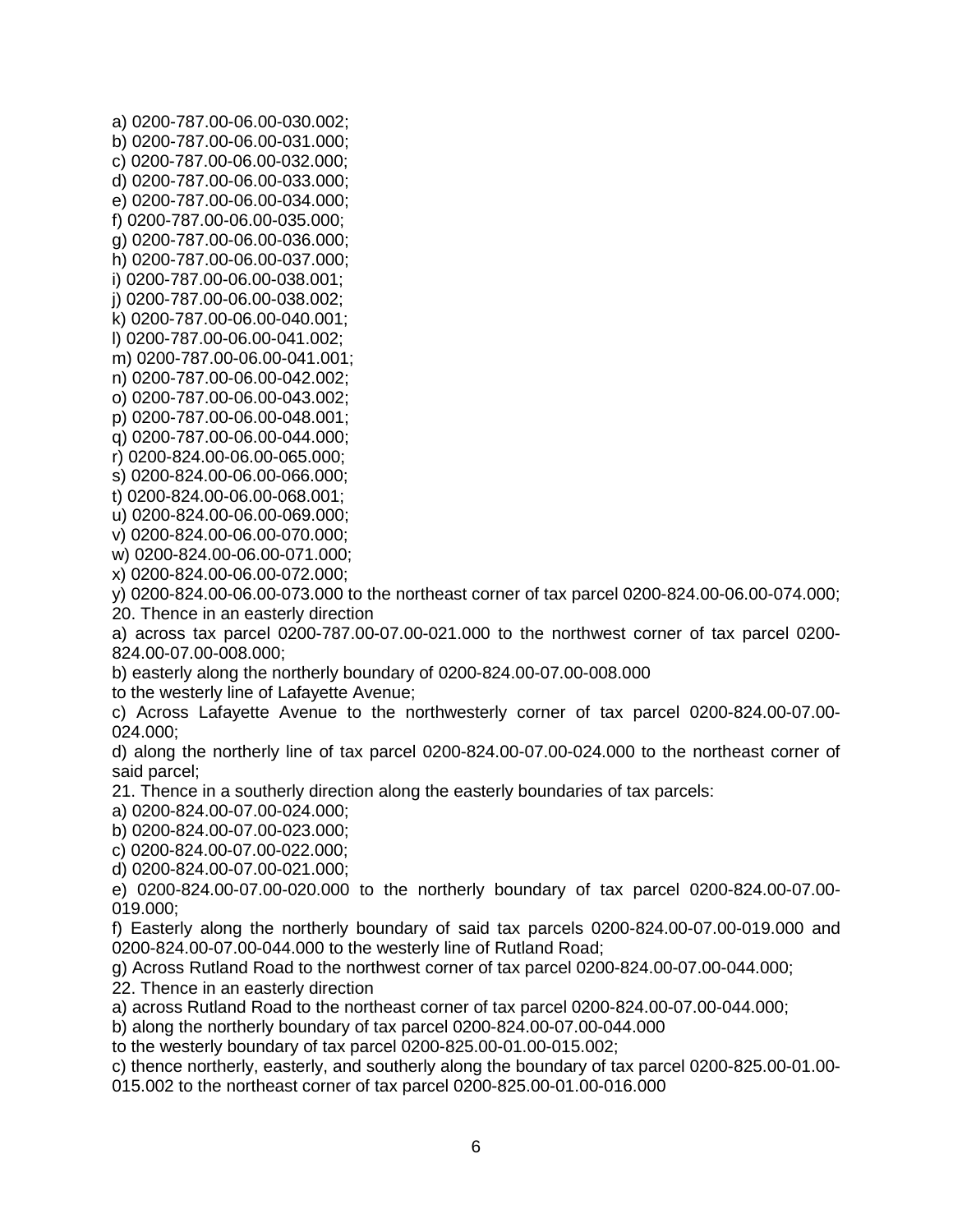d) thence along the easterly and southerly boundaries of tax parcel 0200-825.00-01.00-016.000 to the southwest corner of said tax parcel 0200-825.00-01.00-016.000;

23. Thence in a southeasterly direction

a) across Henry Street to the northeasterly corner of tax parcel 0200-825.00-01.00-018.000; b) southerly along the easterly boundary of tax parcels 0200-825.00-01.00-018.000 and 0200- 825.00-01.00-019.000 to the northerly line of Montauk Highway;

24. Thence in a southerly direction

a) across Montauk Highway to the northeast corner of tax parcel 0200-825.00-03.00-001.001;

b) along the northeasterly boundary and easterly boundary of tax parcel 0200-825.00-03.00- 001.001 to the northeast corner of tax parcel 0200-853.00-10.00-002.000;

c) thence in a southerly and westerly direction along the easterly and

southerly boundaries of tax parcel 0200-853.00-10.00-002.000 to a point formed by the southerly boundary of said tax parcel and the northeasterly corner of tax parcel 0200-854.00- 01.00-013.000;

d) Thence in a southeasterly direction along the easterly boundary of tax parcel 0200-854.00- 01.00-013.000 to the northerly line of Mastic Boulevard;

25. Thence in a southeasterly direction

a) across the east end of Mastic Boulevard to the northeast corner of tax parcel 0200-854.00- 01.00-014.000;

b) along the easterly boundary of tax parcel 0200-854.00-01.00-014.000 to the northerly line of the Long Island Railroad - Montauk Branch;

c) across the Long Island Railroad – Montauk Branch to the northeasterly corner of tax parcel 0200-854.00-01.00-044.000;

d) along the easterly boundary of said tax parcel 0200-854.00-01.00-044.000 to the northerly line of Patchogue Avenue;

26. Thence in a southeasterly direction

a) to the approximate centerline intersection of Patchogue Avenue and Riviera Drive;

b) along the centerline of Riviera Drive in a southerly and westerly direction as it bends and curves to a point formed by the intersection of said centerline and the approximate centerline of Poospatuck Lane;

c) in a southerly direction along the approximate centerline of Poospatuck Lane to a point formed by the intersection of said centerline and the extension of the northerly boundary of tax parcel 0200-882.00-08.00-001.000;

27. Thence in an easterly direction

a) Across Poospatuck Lane to the northwest corner of tax parcel 0200-882.00-08.00-001.000;

b) along the approximate southerly shoreline of Second Neck Creek as it bends and curves to the approximate westerly shoreline of Forge River;

c) along the westerly shoreline of Forge River as it bends and curves to a point formed by said shoreline and the southeasterly corner of tax parcel 0200-910.00-04.00-022.000;

d) westerly along the southerly boundary of tax parcel 0200-910.00-04.00-022.000 to the easterly line of Overlook Drive;

e) point formed by the southeasterly corner of tax parcel 0200-910.00-03.00-058.000 and the westerly boundary of Overlook Drive;

f) Westerly across Overlook Drive to the southeast corner of tax parcel 0200-910.00-03.00- 058.000;

28. Thence in a westerly direction along the southerly boundaries of the following tax parcels:

a) 0200-910.00-03.00-058.000;

b) 0200-910.00-03.00-062.000;

c) 0200-910.00-03.00-057.000;

d) 0200-910.00-03.00-056.000;

e) 0200-910.00-03.00-055.000;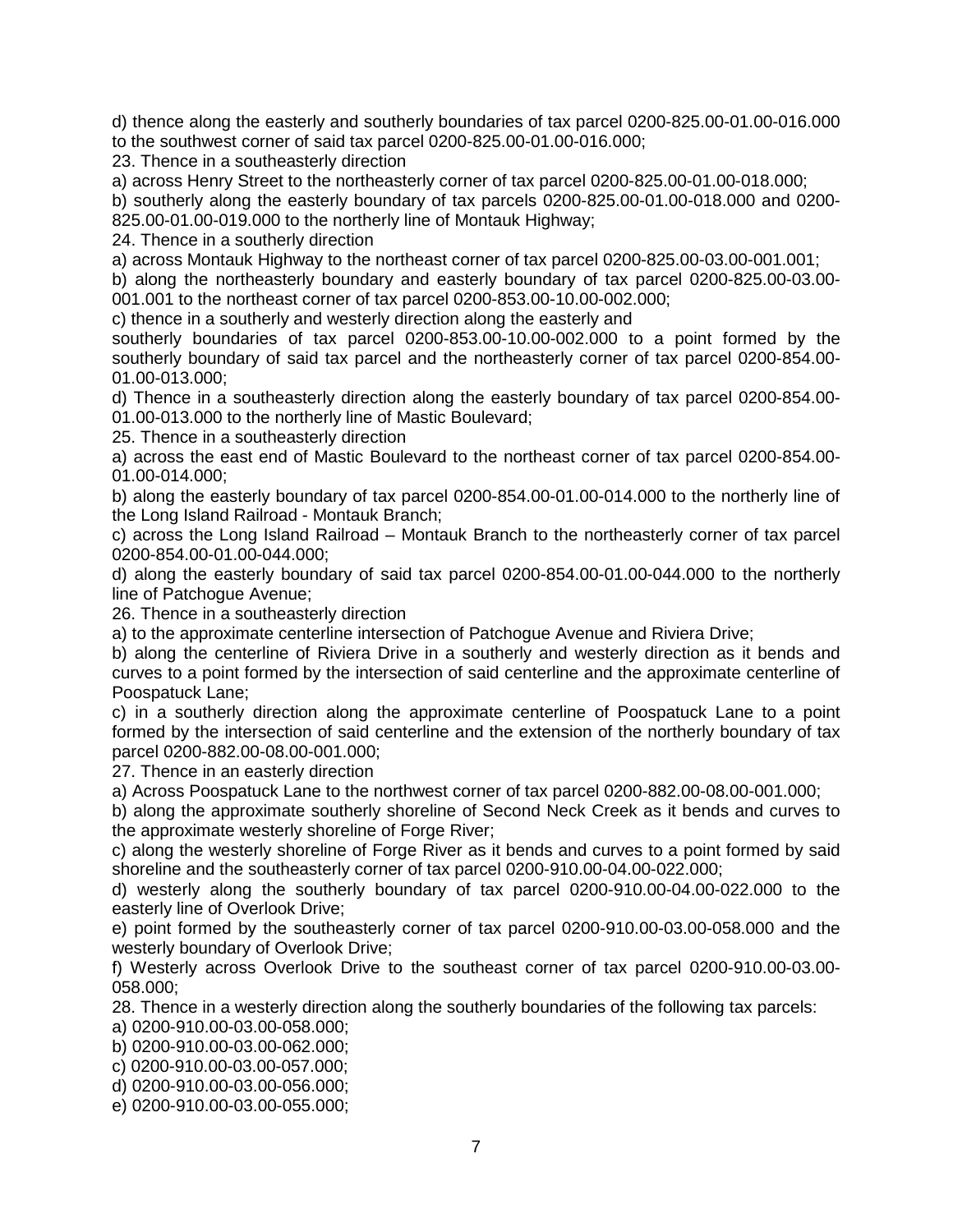f) 0200-910.00-03.00-054.000; g) 0200-910.00-03.00-053.002; h) 0200-910.00-03.00-053.001; i) 0200-910.00-03.00-052.000; j) 0200-910.00-03.00-051.000; k) 0200-910.00-03.00-050.000; l) 0200-910.00-03.00-049.000; m) 0200-910.00-03.00-048.000; n) 0200-910.00-03.00-047.000 o) 0200-910.00-03.00-046.000; p) 0200-910.00-03.00-045.000; q) 0200-910.00-03.00-044.002; r) 0200-910.00-03.00-059.000; s) 0200-910.00-03.00-060.000; t) 0200-910.00-03.00-041.000; u) 0200-909.00-08.00-046.000; v) 0200-909.00-08.00-047.000; w) 0200-909.00-03.00-049.002; x) 0200-909.00-08.00-050.000; y) 0200-909.00-08.00-051.000; z) 0200-909.00-08.00-052.000 to the northeast corner of tax parcel 0200-909.00-08.00-054.000; 29. Thence in a southerly direction along the easterly boundaries of tax parcels: a) 0200-909.00-08.00-054.000; b) 0200-909.00-08.00-055.000; c) 0200-939.00-02.00-024.000; d) 0200-939.00-02.00-025.000; e) 0200-939.00-02.00-026.001; f) 0200-939.00-02.00-026.002; g) 0200-939.00-02.00-027.000; h) 0200-939.00-03.00-026.000 to a point formed by the southeasterly corner of tax parcel 0200- 939.00-03.00-026.000; 30. Thence in a westerly direction along the southerly boundaries of tax parcels: a) 0200-939.00-03.00-026.000; b) 0200-939.00-03.00-025.000; c) 0200-939.00-03.00-024.000; d) 0200-939.00-03.00-023.003; e) 0200-939.00-03.00-023.005; f) 0200-939.00-03.00-023.004; g) 0200-939.00-03.00-023.002; h) 0200-939.00-03.00-022.002; i) 0200-939.00-03.00-022.001; j) 0200-939.00-03.00-021.000; k) 0200-939.00-03.00-020.000; l) 0200-939.00-03.00-019.000; m) 0200-939.00-03.00-018.000; n) 0200-939.00-03.00-017.000; o) 0200-939.00-03.00-016.000; p) 0200-939.00-03.00-015.000; q) 0200-939.00-03.00-014.001; r) 0200-939.00-03.00-012.000; s) 0200-939.00-03.00-011.000;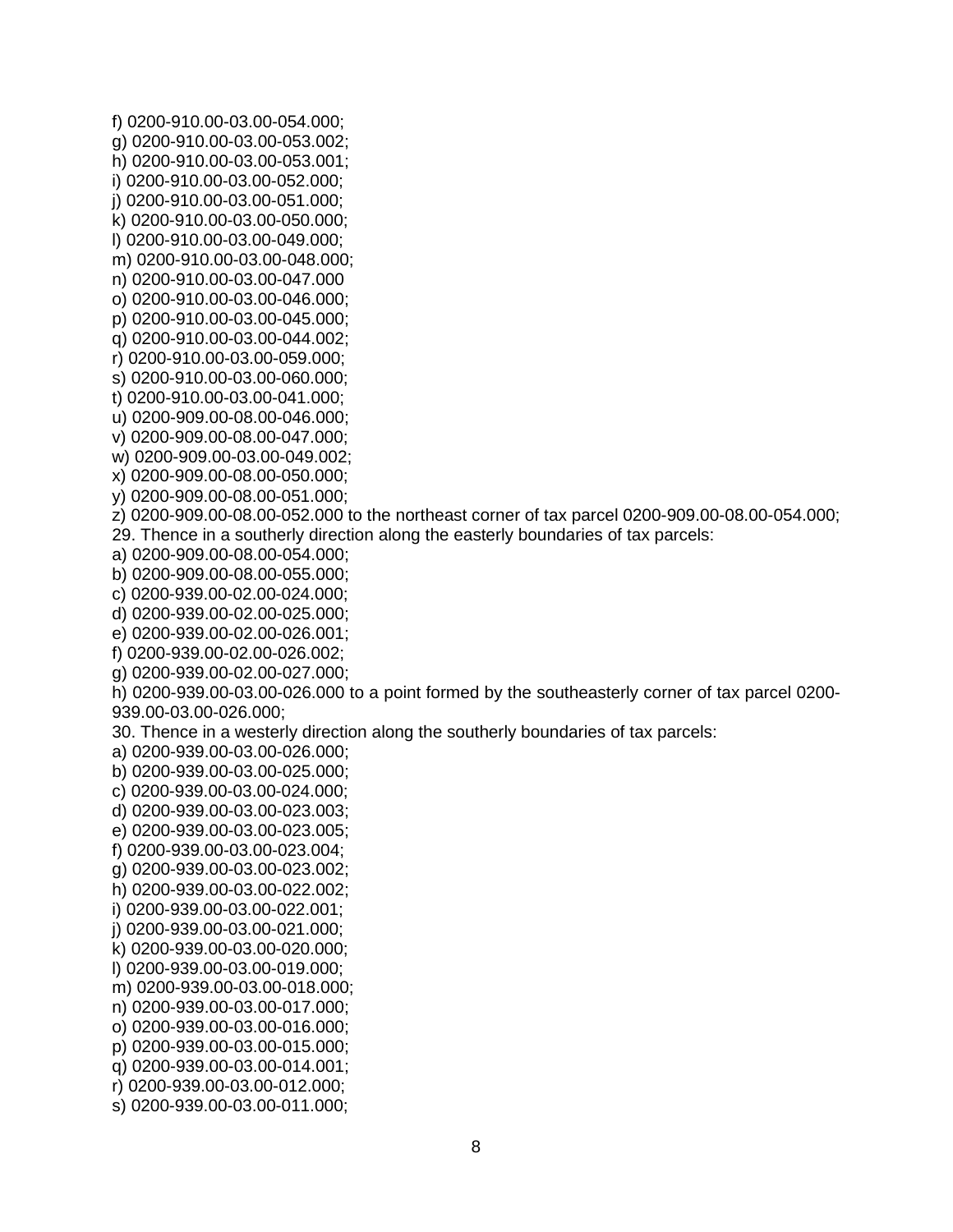t) 0200-939.00-03.00-065.000;

u) 0200-939.00-03.00-010.000;

v) 0200-939.00-03.00-009.000;

w) 0200-939.00-03.00-008.000;

x) 0200-939.00-03.00-007.001;

y) 0200-939.00-03.00-005.001;

z) 0200-939.00-03.00-003.000;

aa) 0200-939.00-03.00-002.000;

bb) 0200-939.00-03.00-001.000 to the easterly line of Mastic Road;

31. Thence in a northerly direction

a) across Mastic Road to the southeast corner of tax parcel 0200-939.00-01.00-013.002;

b) along the southerly and westerly boundaries of tax parcel 0200-939.00-01.00-013.002 to the southerly boundary of tax parcel 0200-939.00-01.00-025.000;

c) along the southerly boundary of tax parcel 0200-939.00-01.00-025.000 to the westerly boundary of said tax parcel 0200-939.00-01.00-025.000;

32. Thence in a northerly direction along the westerly boundaries of the following tax parcels:

a) 0200-939.00-01.00-025.000;

b) 0200-939.00-01.00-011.000;

c) 0200-939.00-01.00-010.001;

d) 0200-939.00-01.00-010.002;

e) 0200-909.00-05.00-020.001;

f) 0200-909.00-05.00-020.002;

g) 0200-909.00-05.00-019.000;

h) 0200-909.00-05.00-036.000;

i) 0200-909.00-05.00-018.000;

j) 0200-909.00-05.00-017.000;

k) 0200-909.00-05.00-016.004;

l) 0200-909.00-05.00-016.003;

m) 0200-909.00-05.00-016.006 to the southerly line of Pawnee Avenue;

33. Thence in a northerly direction

a) across Pawnee Avenue to the southwest corner of tax parcel 0200-909.00-01.00-041.000;

b) thence in a northerly, westerly, and northerly direction along the westerly boundaries of tax parcels:

c) 0200-909.00-01.00-041.000;

d) 0200-909.00-01.00-011.000;

e) 0200-909.00-01.00-012.000;

f) 0200-909.00-01.00-013.000;

g) 0200-909.00-01.00-042.000;

h) 0200-909.00-01.00-014.000;

i) 0200-909.00-01.00-015.000; j) 0200-909.00-01.00-043.000;

k) 0200-909.00-01.00-016.001;

l) 0200-909.00-01.00-016.002;

m) 0200-909.00-01.00-017.000;

n) 0200-909.00-01.00-018.000;

o) 0200-909.00-01.00-019.000;

p) 0200-909.00-01.00-020.000;

q) 0200-882.00-04.00-026.003;

r) 0200-882.00-04.00-026.001;

s) 0200-882.00-04.00-026.002 to the southerly line of Somerset Avenue;

34. Thence in a northerly direction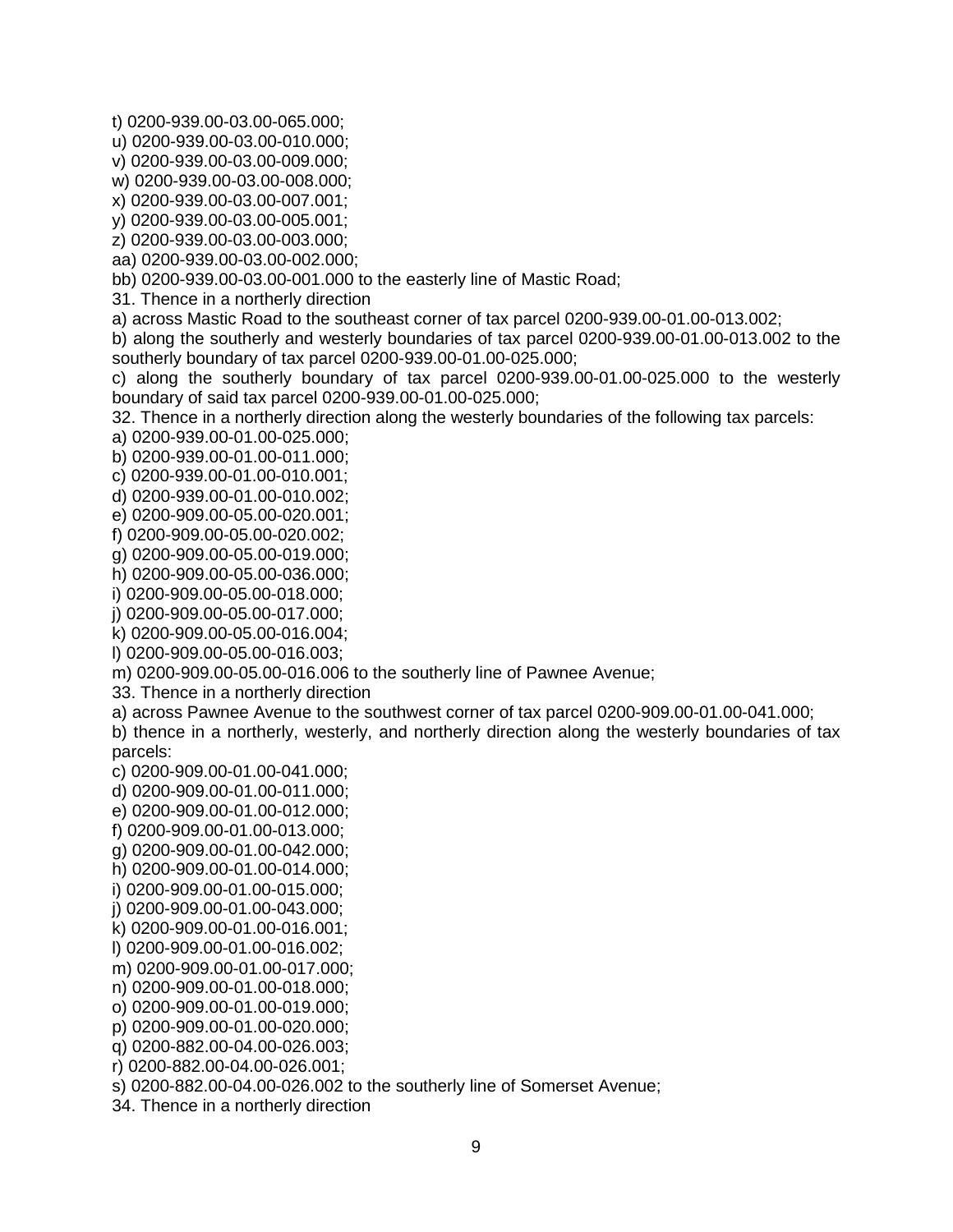a) across Somerset Avenue to the southwest corner of tax parcel 0200-882.00-04.00-023.000;

b) thence in a northerly, westerly, northerly, easterly, and northerly direction along the westerly boundaries of tax parcels:

c) 0200-882.00-04.00-023.000;

d) 0200-882.00-04.00-022.000;

e) 0200-882.00-04.00-003.000;

f) 0200-882.00-04.00-002.000 to the southerly line of Shinnecock Avenue;

35. Thence in a northeasterly direction

a) Across Shinnecock Avenue to the centerline intersection of Shinnecock Avenue and Cumberland Street;

b) Northerly along the centerline of Cumberland Street to the intersection of the centerline of Cumberland Street with the extended southerly boundary of tax parcel 0200-852.00-08.00- 043.000;

c) Westerly across Cumberland Street to the southwest corner of tax parcel 0200-852.00-08.00- 043.000;

d) Along the southerly and westerly boundaries of tax parcel 0200-852.00-08.00-043.000 to the southerly line of Patchogue Avenue;

e) Across Patchogue Avenue to the southwest corner of tax parcel 0200-852.00-08.00-042.000;

f) Along the westerly boundaries of tax parcels 0200-852.00-08.00-042.000 and 0200-852.00- 08.00-041.000 to the southerly line of the Long Island Rail Road – Montauk Branch;

36. Thence in a northeasterly direction

a) across the Long Island Railroad – Montauk Branch to the southwest corner of tax parcel 0200-852.00-08.00-076.001

b) along the westerly boundary of tax parcel 0200-852.00-08.00-076.001 to the southerly line of Mastic Boulevard;

37. Thence in a northwesterly direction

a) across Mastic Boulevard to the southwesterly boundary of tax parcel 0200-852.00-06.00- 062.000;

b) along the westerly lines of tax parcels 0200-852.00-06.00-062.000 and 0200-852.00-06.00- 059.000 to the southerly line of Wood Avenue;

c) Across Wood Avenue to the southwest corner of tax parcel 0200-852.00-06.00-038.000;

d) Along the westerly boundaries of tax parcels 0200-852.00-06.00-038.000 and 0200-852.00- 06.00-033.000 to the southerly line of Bedford Avenue;

e) Across Bedford Avenue to the southwest corner of tax parcel 0200-852.00-06.00-016.000;

f) Along the westerly boundaries of tax parcels 0200-852.00-06.00-016.000 and 0200-852.00- 06.00-010.000 to the southerly line of Clinton Avenue;

g) Across Clinton Avenue to the southwest corner of tax parcel 0200-852.00-05.00-041.000;

h) Along the westerly boundary of tax parcel 0200-852.00-05.00-041.000 to the southeast corner of tax parcel 0200-852.00-05.00-022.000;

38. Thence in a westerly direction along the southerly lines of tax parcels:

a) 0200-852.00-05.00-022.000;

b) 0200-852.00-05.00-023.000;

c) 0200-852.00-05.00-025.001;

d) 0200-852.00-05.00-026.000;

e) 0200-852.00-05.00-027.000;

f) 0200-852.00-05.00-028.000;

g) 0200-852.00-05.00-029.000;

h) 0200-852.00-05.00-030.000;

i) 0200-852.00-05.00-031.000 to the easterly line of Hawthorne Street;

39. Thence in a northwesterly direction

a) Across Hawthorne Street to the southeast corner of tax parcel 0200-852.00-04.00-022.001;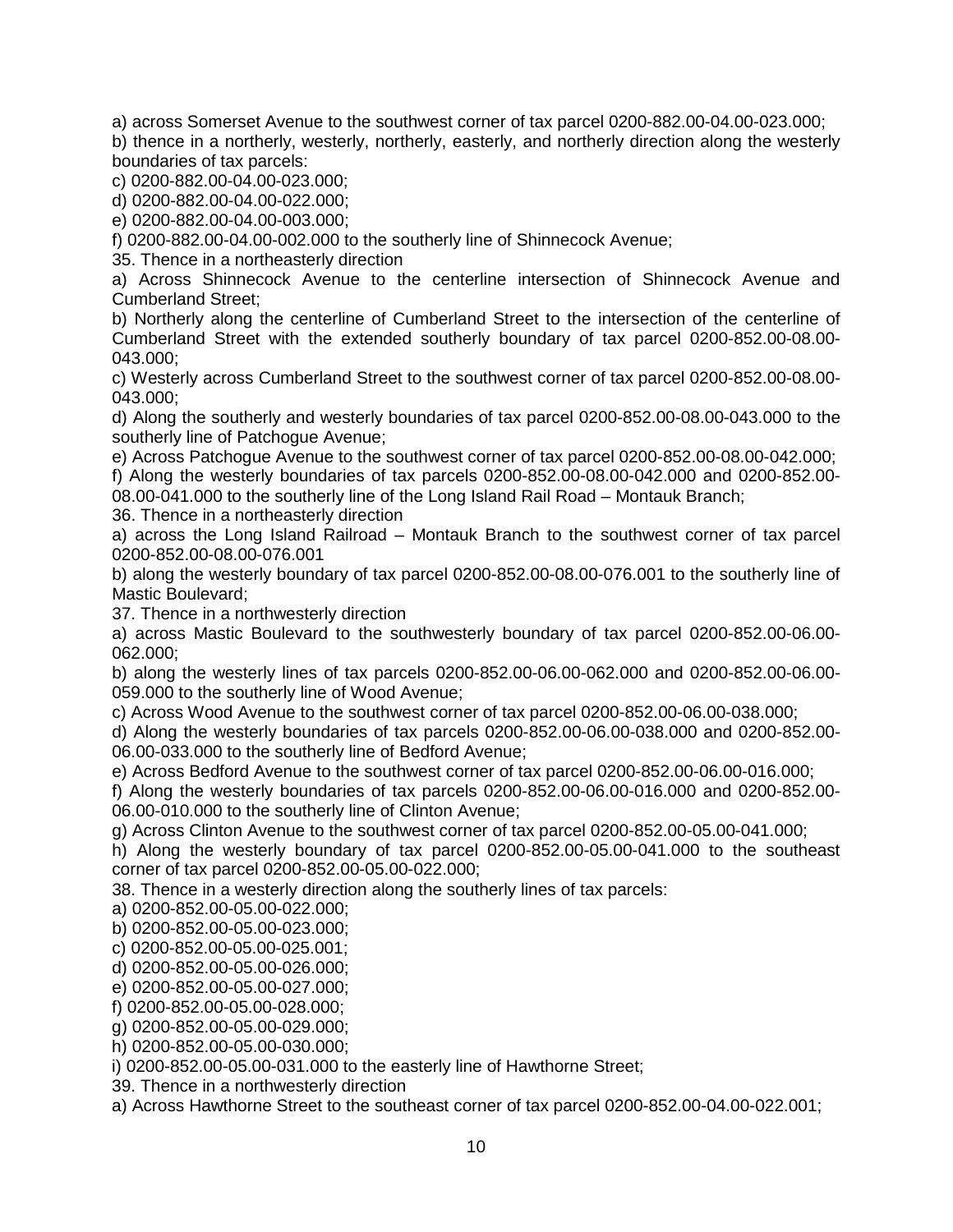b) Along the southerly and westerly boundaries of tax parcel 0200-852.00-04.00-022.001 and the southerly boundary of tax parcel 0200-852.00-04.00-017.000 to the easterly line of Lefferts Place;

40. Thence in a southwesterly direction

a) across Lefferts Place to the southeast corner of tax parcel 0200-852.00-04.00-016.000;

b) along the southerly boundaries of tax parcels 0200-852.00-04.00-016.000,0200-852.00- 04.00-015.000 and 0200-852.00-04.00-007.000 to the easterly line of Cedar Place;

c) along the easterly line of Cedar Place to the intersection of the easterly line of Cedar Place with the northerly line of Clinton Avenue;

41. Thence in a southerly direction

a) Across Clinton Avenue to the northeasterly corner of tax parcel 0200-852.00-04.00-038.004;

b) Along the easterly line of tax parcel 0200-852.00-04.00-038.004 to the southeast boundary of said tax parcel 0200-852.00-04.00-038.004;

c) Along the southerly boundaries of tax parcels 0200-852.00-04.00-038.004, 0200-852.00- 04.00-034.000, and 0200-852.00-04.00-035.000 to the easterly side of Madison Street;

42. Thence in a westerly direction

a) across Madison Street to the southeast corner of tax parcel 0200-852.00-03.00-015.000 and running along the southerly boundaries of the following tax parcels:

b) 0200-852.00-03.00-015.000;

c) 0200-852.00-03.00-017.001;

d) 0200-852.00-03.00-018.000;

e) 0200-852.00-03.00-019.000;

f) Along the southerly and westerly boundaries of tax parcel 0200-852.00-03.00-020.000 to the southerly line of Clinton Avenue;

g) Westerly along the southerly line of Clinton Avenue to the intersection of the southerly line of Clinton Avenue with the easterly line of Monroe Street;

43. Thence in a westerly direction

a) across Monroe Street to the southeasterly corner of tax parcel 0200-852.00-02.00-010.000 and along the southerly boundaries of the following tax parcels:

b) 0200-852.00-02.00-010.000;

c) 0200-852.00-02.00-011.000;

d) 0200-852.00-02.00-012.000;

e) 0200-852.00-02.00-013.000;

f) 0200-852.00-02.00-014.000;

g) 0200-852.00-02.00-015.000;

h) 0200-852.00-02.00-016.000;

i) 0200-852.00-02.00-017.000;

j) 0200-852.00-02.00-018.000;

k) 0200-852.00-02.00-019.000 to the easterly line of Van Buren Street;

44. Thence in a westerly direction

a) across Van Buren Street to the southeast corner of tax parcel 0200-851.00-06.00-013.000;

b) Along the southerly lines of tax parcels 0200-851.00-06.00-013.000, 0200-851.00-06.00- 007.001, 0200-851.00-06.00-004.002, and 0200-851.00-06.00-042.000 to the easterly line of Garden Place;

45. Thence in a southwesterly direction

a) across Garden Place to the southeast corner of tax parcel 0200-851.00-05.00-032.001;

b) along the southerly boundaries of tax parcels 0200-851.00-05.00-032.001 and 0200-851.00- 05.00-019.000 to the easterly line of Versa Place;

46. Thence in a southwesterly direction

a) across Versa Place to the southeast corner of tax parcel 0200-851.00-05.00-011.000;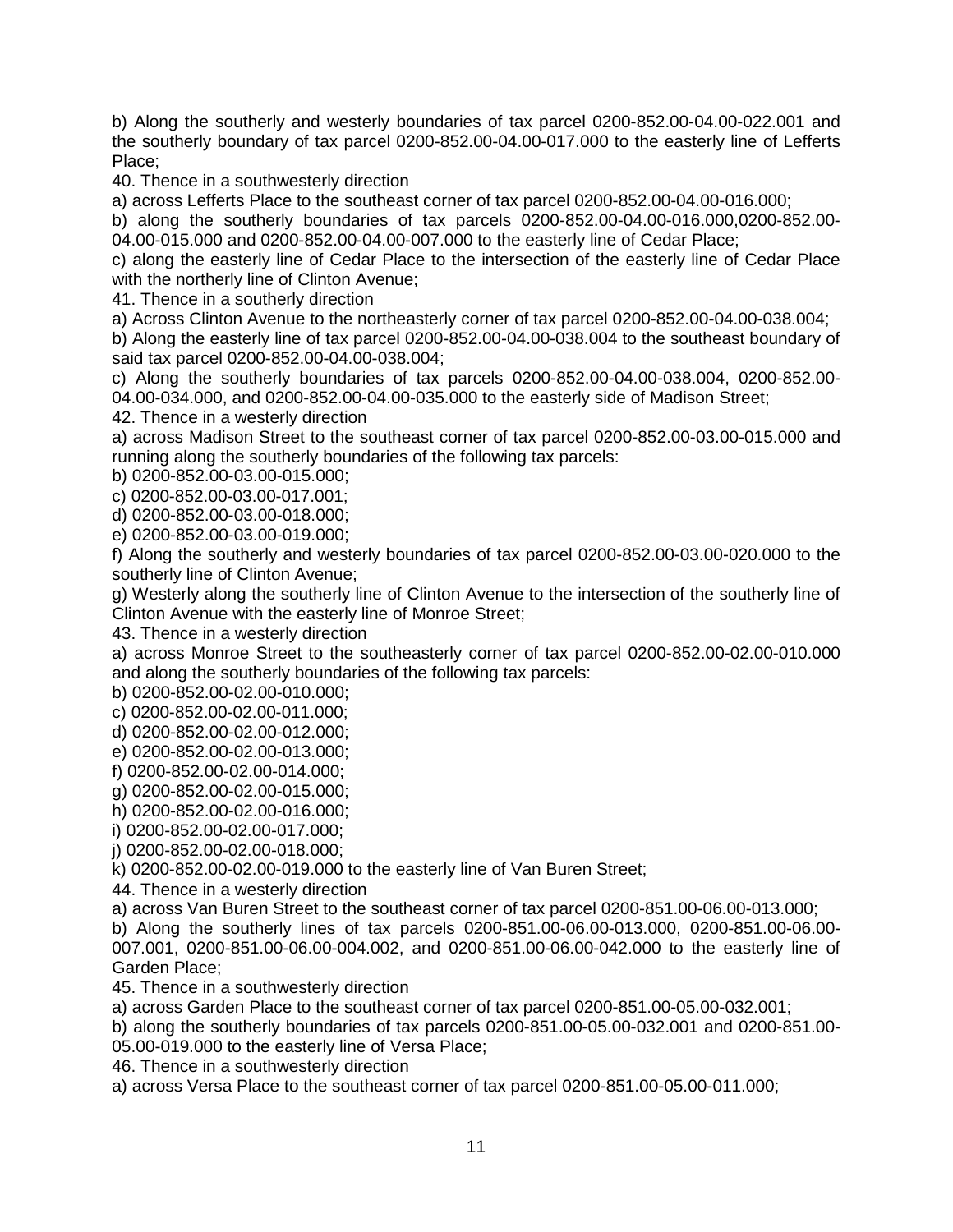b) along the southerly and westerly boundaries of said tax parcel 0200-851.00-05.00-011.000 to the southerly boundary of tax parcel 0200-851.00-05.00-014.001;

c) westerly along the southerly boundaries of tax parcels 0200-851.00-05.00-014.001, 0200- 851.00-05.00-002.000 and 0200-851.00-05.00-001.000 to the easterly line of Ormond Place; 47. Thence in a westerly direction

a) across Ormond Place to the southeast corner of tax parcel 0200-851.00-04.00-030.001;

b) along the southerly boundaries of tax parcels 0200-851.00-04.00-030.001 and 0200-851.00- 04.00-029.000 to the northeast corner of tax parcel 0200-851.00-04.00-026.000;

c) southerly along the easterly boundaries of tax parcels 0200-851.00-04.00-026.000, 0200- 851.00-04.00-025.000 and 0200-851.00-04.00-024.000 to the southeasterly corner of tax parcel 0200-851.00-04.00-024.000;

d) westerly along the southerly boundary of tax parcel 0200-851.00-04.00-024.000 to the northeast corner of tax parcel 0200-851.00-04.00-022.000;

e) southerly along the easterly boundary of tax parcel 0200-851.00-04.00-022.000 to the northerly line of Mastic Boulevard East;

48. Thence in a southwesterly direction

a) across Mastic Boulevard East to the northeasterly corner of tax parcel 0200-880.00-02.00- 002.002;

b) southerly along the easterly boundary of said tax parcel 0200-880.00-02.00-002.002 to the northerly line of the Long Island Railroad –Montauk Branch;

c) southeasterly across the Long Island Railroad – Montauk Branch right-of-way to the northeast corner of tax parcel 0200-880.00-02.00-015.000;

d) southerly along the easterly boundary of tax parcel 0200-880.00-02.00-015.000 to the northerly line of Northern Boulevard;

e) across Northern Boulevard to the northeast corner of tax parcel 0200-880.00-05.00-003.000 and the southerly boundary of Northern Boulevard;

49. Thence southerly along the curved easterly boundaries of the following tax parcels:

a) 0200-880.00-05.00-003.000;

b) 0200-880.00-05.00-004.000;

c) 0200-880.00-05.00-026.004;

d) 0200-880.00-05.00-007.000;

e) 0200-880.00-05.00-008.000 to the northeasterly line of Floyd Road;

50. Thence northwesterly

a) across Floyd Road to the approximate centerline intersection of Floyd Road and Surrey Circle;

b) westerly and northerly along the approximate centerline of Surrey Circle to the approximate centerline intersection of Surrey Circle and the Long Island Railroad – Montauk Branch right-ofway;

c) westerly along the approximate centerline of the Long Island Railroad – Montauk Branch to a point formed by the intersection of said railroad centerline and the extended westerly boundary of tax parcel 0200-879.00-03.00-038.000;

51. Thence northerly

a) across the railroad right-of-way to the southwest corner of tax parcel 0200-879.00-03.00- 038.000;

b) along the westerly boundary of tax parcel 0200-879.00-03.00-038.000 to the southerly line of Mastic Boulevard West;

52. Thence in a northwesterly direction

a) across Mastic Boulevard West to the southwest corner of tax parcel 0200-879.00-02.00- 011.002;

b) northerly along the westerly boundary of tax parcel 0200-879.00-02.00-011.002 to its intersection with the southerly line of tax parcel 0200-879.00-02.00-012.000;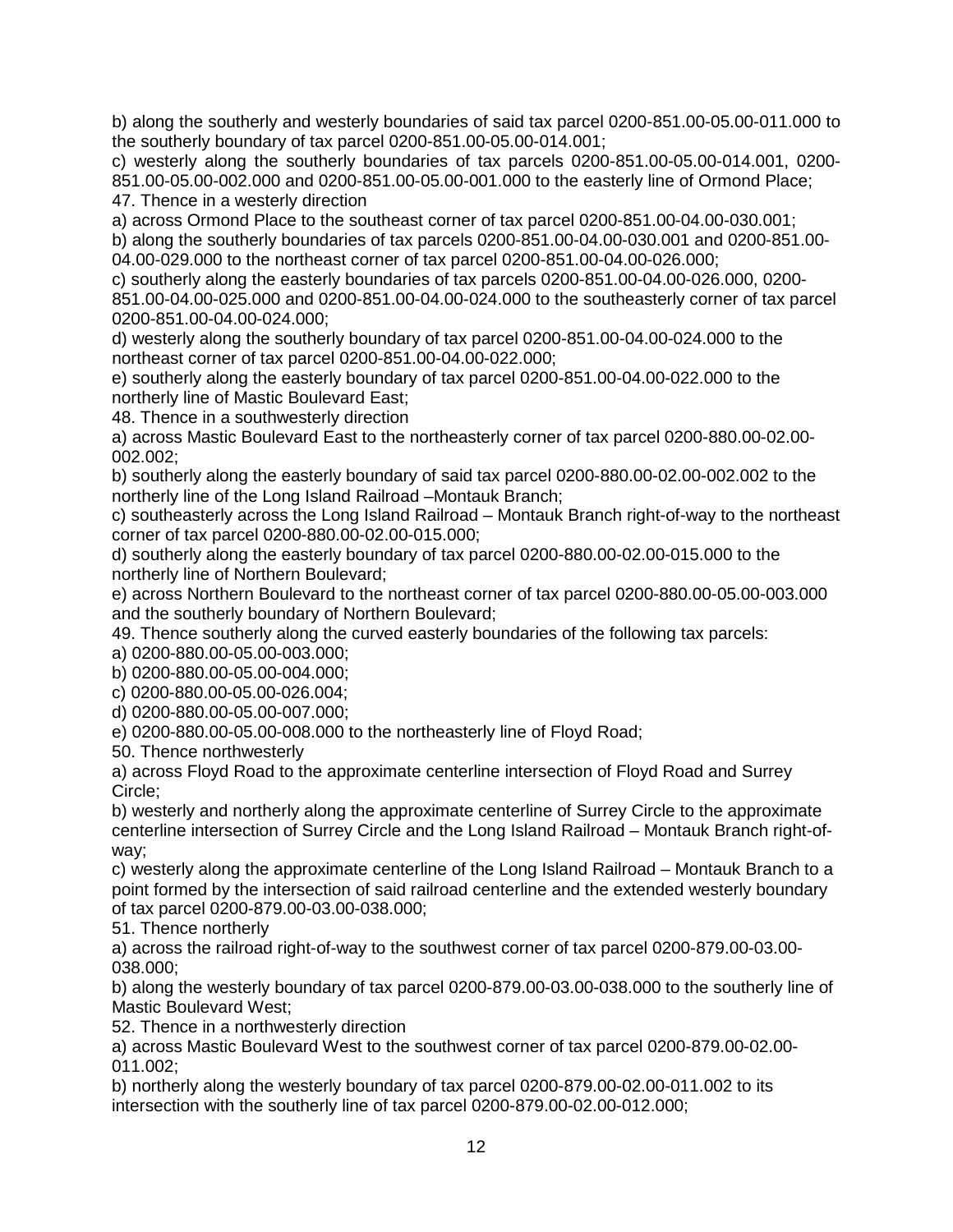c) along the southerly and westerly boundaries of tax parcel 0200-879.00-02.00-012.000 to the southwest corner of tax parcel 0200-850.00-06.00-022.000;

d) northerly along the westerly boundaries of tax parcels 0200-850.00-

06.00-022.000 and 0200-850.00-06.00-021.000 to the southeast corner of tax parcel 0200- 850.00-06.00-011.000;

e) along the southerly boundary of tax parcel 0200-850.00-06.00-011.000 to the easterly line of Plymouth Place;

53. Thence in a westerly direction

a) across Plymouth Place to the southeast corner of tax parcel 0200-850.00-06.00-010.000; b) along the southerly boundaries of tax parcels 0200-850.00-06.00-010.000 and 0200-879.00- 02.00-001.000 to the easterly line of Ashley Place;

54. Thence in a southwesterly direction

a) across Ashley Place to the southeast corner of tax parcel 0200-879.00-01.00-038.001; b) in a westerly and northerly direction along said tax parcel 0200-879.00-01.00-038.001 and along the westerly line of tax parcel 0200-850.00-05.00-027.001 to the southerly line of Montauk Highway;

c) across Montauk Highway to the point or place of beginning.

All as shown on a map entitled "Map of Proposed Sewer District in the Vicinity of the Forge River, Mastic/Shirley, Town of Brookhaven" dated 04/11/2018, by Gayron de Bruin Land Surveying and Engineering, PC.; and be it further

**2nd RESOLVED**, that the Commissioner of the Department of Public Works is hereby designated, appointed and shall act as the Administrative Head of Suffolk County Sewer District No. 27 – Forge River, and is hereby authorized, empowered and directed to take such actions necessary to carry out the terms of the Order of the New York State Comptroller and this Legislature as set forth in Resolution No. 651-2021, with regard to the sewer district area; and be it further

**3rd RESOLVED**, that the Clerk of this Legislature is hereby authorized, empowered and directed to file a copy of this resolution and order to be recorded in the Office of the Suffolk County Clerk in accordance with the provisions of section 259 of the NEW YORK COUNTY LAW; and be it further

**4th RESOLVED**, that this Order shall take effect immediately; and be it further

**5th RESOLVED**, This Legislature, being the State Environmental Quality Review Act (SEQRA) lead agency, hereby finds and determines that this law constitutes a Type II action pursuant to Section 617.5(c)(26), (27), and (33) of Title 6 of the NEW YORK CODE OF RULES AND REGULATIONS (6 NYCRR) and within the meaning of Section 8-0109(2) of the NEW YORK ENVIRONMENTAL CONSERVATION LAW as a promulgation of regulations, rules, policies, procedures, and legislative decisions in connection with continuing agency administration, management and information collection. The Suffolk County Council on Environmental Quality (CEQ) is hereby directed to circulate any appropriate SEQRA notices of determination of non-applicability or non-significance in accordance with this law.